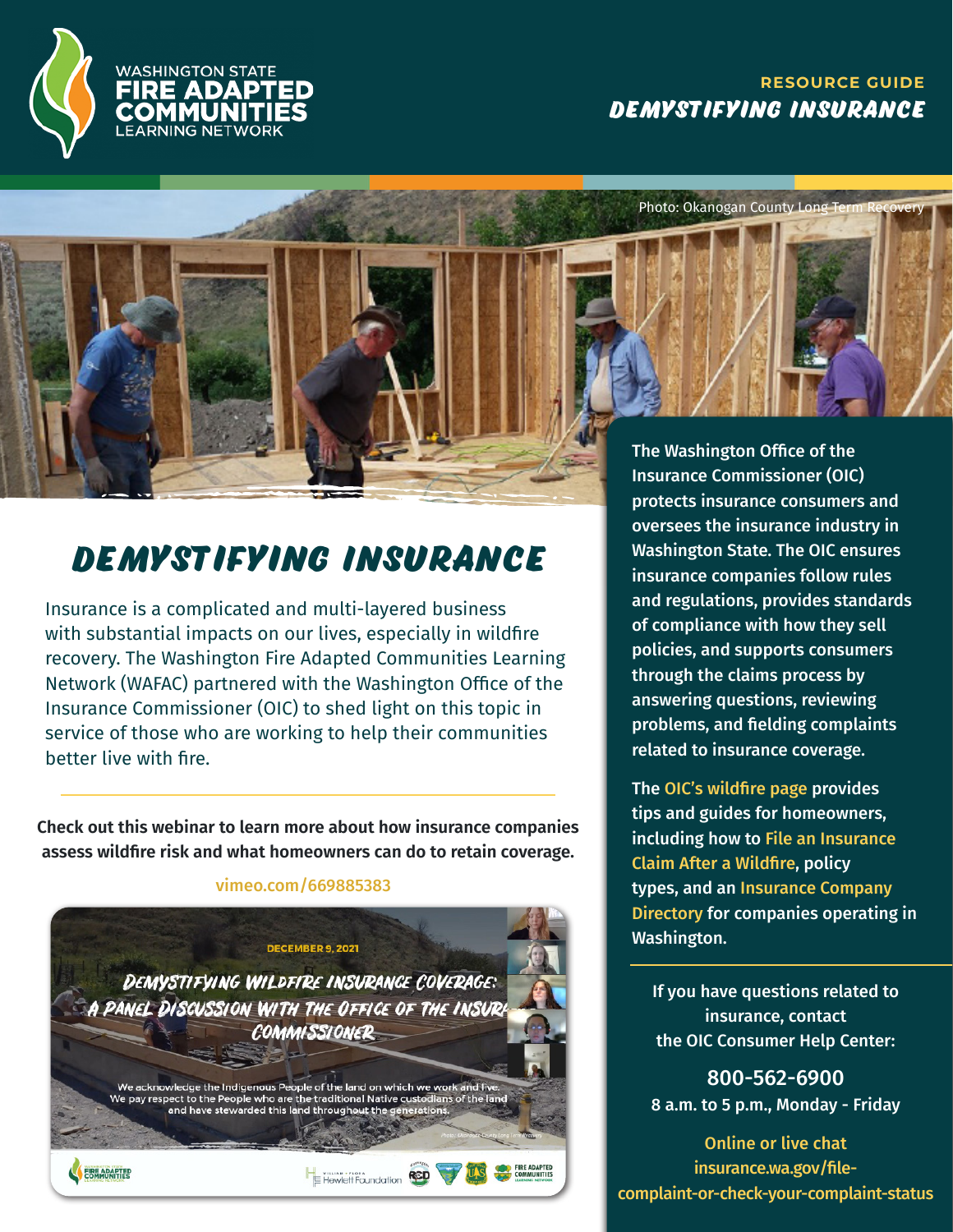### **COMMON QUESTIONS ABOUT INSURANCE IN WILDFIRE PRONE AREAS wildfire assessment**

#### How do insurance companies assess wildfire risk?

When a new policy is requested, the insurance company assesses the potential risk of loss using the information provided by the homeowner or gathered from a third-party vendor. They look at an array of data, including fire history, condition of the structure, weather patterns, and the property's physical characteristics (amount of and proximity of vegetation to a structure, debris, potential sources of ignition, etc.). Each insurance company uses a different data set, algorithm, or third-party vendors to identify the wildfire risk rating.

Along with the wildfire risk rating, companies also take into account [Protection Class Codes](https://www1.wsrb.com/resources/public-protection). After this data has been gathered, an underwriter reviews the assessment and determines how much risk the insurer is willing to take on, the cost to insure property and structures, and determine if they are willing to offer a policy.

### What is a Protection Class Code (or PCC)?

PCCs are ratings used to describe a community's fire defense capabilities (e.g., proximity to fire hydrants and fire stations) set by the [Washington State Rating Bureau](https://www1.wsrb.com/) (WSRB). PCC's are rated on a scale of 1-10. The lower the PCC code, the better the rating.

### Where can I find the PCC?

The PCC can be found on the insurance policy declarations page or by emailing WSRB Customer Service at [customerservice@wsrb.com](mailto:customerservice@wrsb.com) or calling 206-217-0101. Note: PCC definitions are listed in the addendum of a policy. If you cannot find this information, contact your insurance agent.

### What notification requirements must insurance companies provide prior to non-renewing or canceling policies?

Insurance companies are required to give 45 days notice (only 10 days for non-payment status) and stipulate the exact reason for cancellation or non-renewal of a policy. If notification or reason for non-renewal is not stated, contact the OIC. They can advocate for reconsideration on behalf of the consumer.

There are opportunities to retain your policy if the issues outlined in the non-renewal notice are corrected within the 45-day notice period. Communicating with the agent throughout the process is key. However, If the issue is substantial, the company may not renew the policy.

### What if insurance coverage is dropped or the property and structures are uninsured?

Shop around for a new carrier. Local human service organizations may be able to offer assistance.

The [Washington State Fair Plan](https://www.wafairplan.com/) (a last resort) offers property insurance for those consumers who cannot purchase coverage elsewhere.

## **What You Can Do**

Read the declarations page! Don't assume your policy covers everything. Work with your agent to understand what is and is not covered and to address your concerns. Consider additional coverage to ensure you have the most coverage you need for all eventualities.



of your home, structures, and property. Clear brush, cut down low hanging branches, replace mulch with rock around your home, and move your wood pile away from structures. Insurance companies look for responsible proactive property owners.

**3** Ask about discounts or incentive programs. Some insurance companies incentivize wildfire risk reduction efforts or offer services such as applying fire retardant during a wildfire incident. Talk to your agent to learn more.

**4** If you have a loss - document every conversation. Write down who you talked to, when you talked to them, and what they said - every time. Keep contact information and business cards in a business card holder or a three-ring binder. If you need help navigating the process after a loss, contact the OIC.